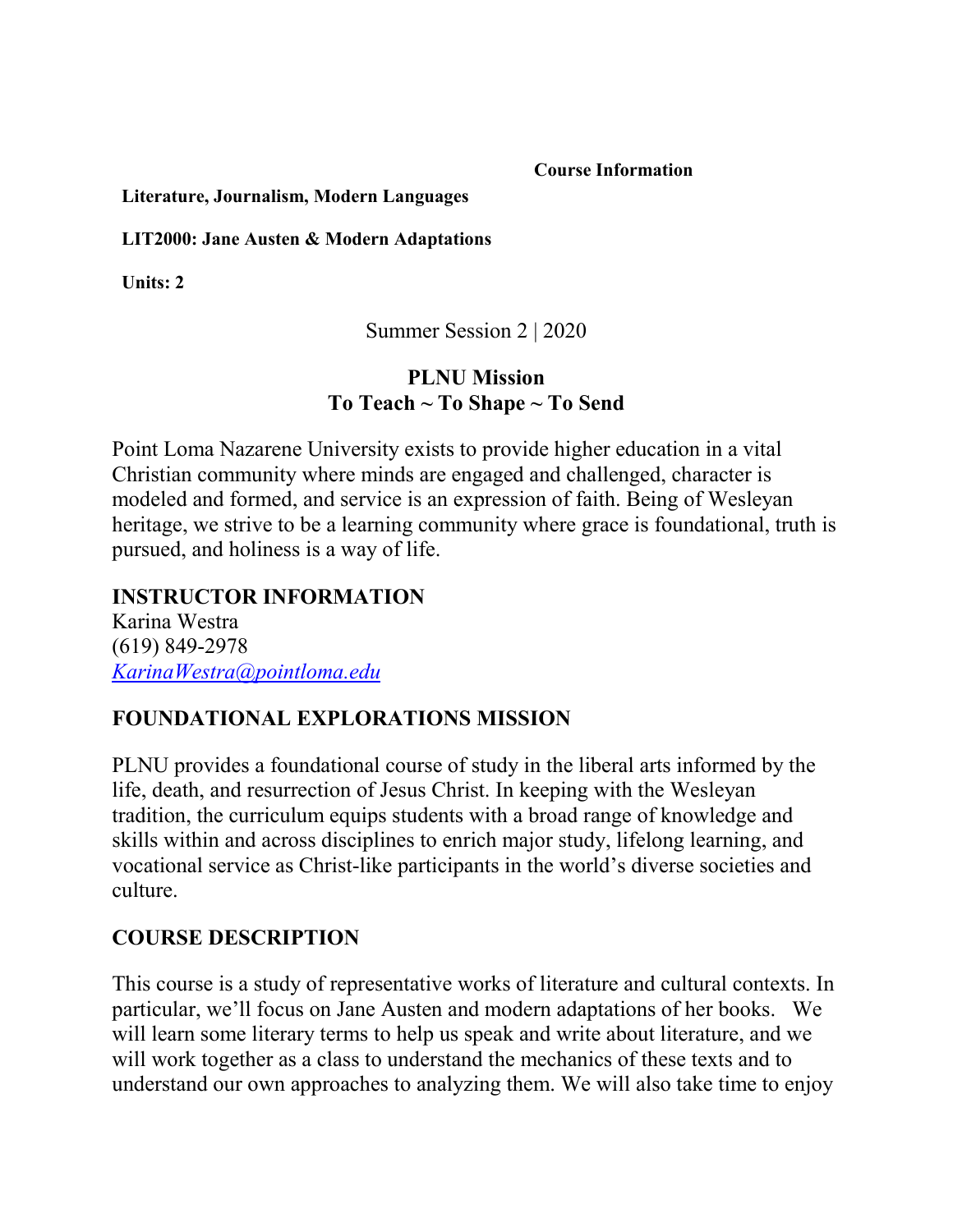the artistry of the writing that we read together. We'll re-think how texts help us discover new ways to think about faith.

### **COURSE LEARNING OUTCOMES**

*After completing LIT 2000, you will be able to:*

- 1. Closely read (comprehension, analysis) and critically analyze (analysis) texts in their original languages and/or in translation. (GELO 1d, 2b) (PLO 2, 3, 4)
- 2. Recall (knowledge), identify (knowledge), and use (application) fundamental concepts of literary study to read and discuss texts
	- 1. Standard literary terminology
	- 2. Modes/genres of literature
	- 3. Elements of literary genres
	- 4. Literary periods (dates, writers, characteristics, and important developments)
	- 5. Extra-literary research (GELO 1d, 2b) (PLO 2, 3, 4)
- 3. Connect (synthesis) the works with their own lives and with the social, cultural, and historical contexts of the works and their authors. (GELO 1d, 2b) (PLO 1)

# **REQUIRED TEXTS AND RECOMMENDED STUDY RESOURCES**

Austen, Jane. *Northanger Abbey.* Signet Classics, 2008. Austen, Jane. *Pride and Prejudice.* Signet Classics, 2008. McDermid, Val. *Northanger Abbey.* Grove Press, 2014. Sittenfeld, Curtis. *Eligible.* Random House, 2017. Other readings as assigned by the professor.

*\*\*You may use any publication of Austen's novels, but please note that page numbers may differ.*

### **COURSE CREDIT HOUR INFORMATION**

In the interest of providing sufficient time to accomplish the stated Course Learning Outcomes, this class meets the PLNU credit hour policy for a 2 unit class delivered over 5 weeks. It is anticipated that students will spend a minimum of 37.5 participation hours per credit hour on their coursework. For this course, students will spend an estimated 75 total hours meeting the course learning outcomes. The time estimations are provided in the Canvas modules.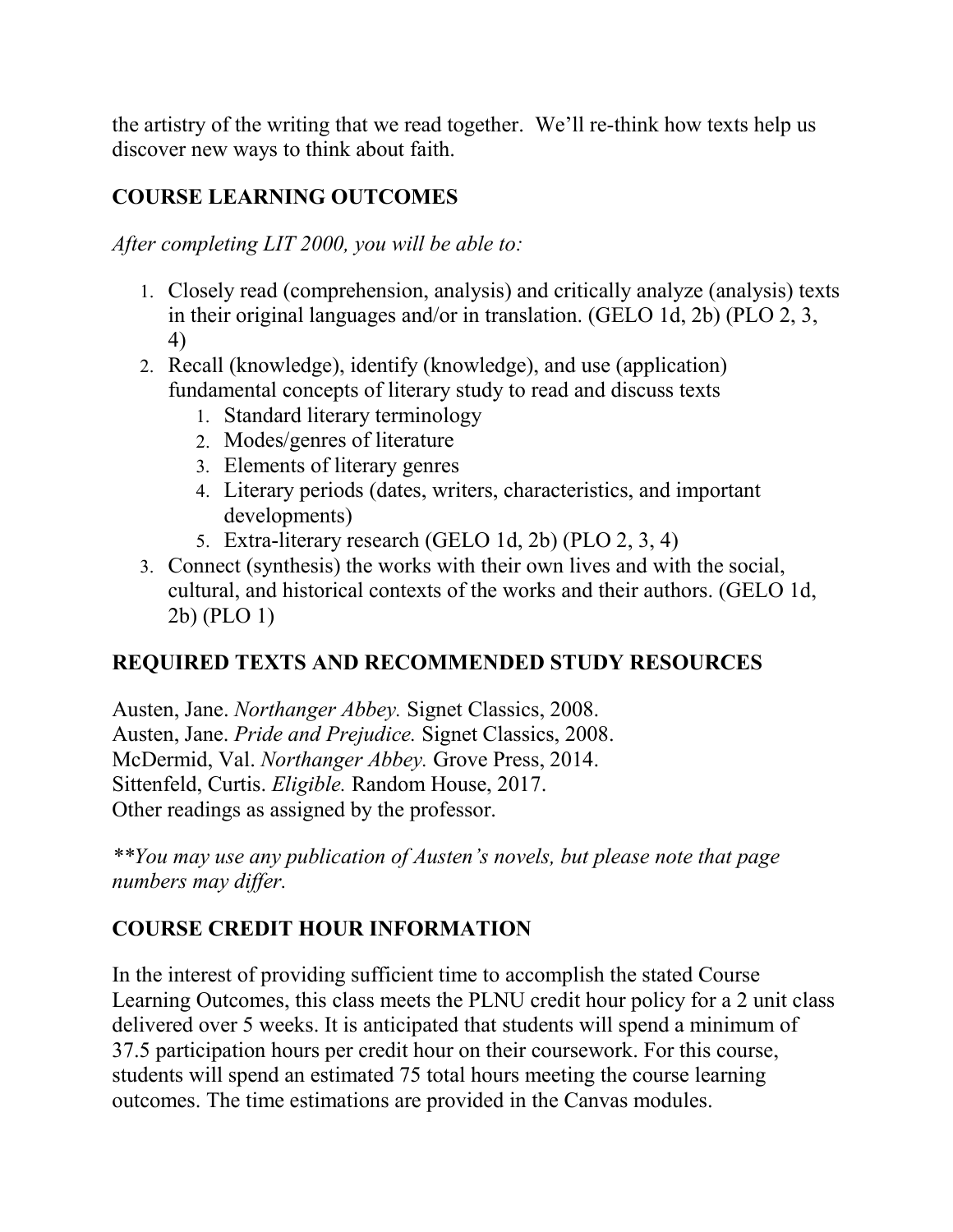| <b>Distribution of Student</b><br><b>Learning Hours</b> |                      |  |  |
|---------------------------------------------------------|----------------------|--|--|
| <b>Assignments</b>                                      | <b>Time in Hours</b> |  |  |
| Readings                                                | 22                   |  |  |
| <b>Online Discussions</b>                               | 8                    |  |  |
| Presentations                                           | 12                   |  |  |
| Papers                                                  | 10                   |  |  |
| Other Assignments                                       | 5                    |  |  |
| Quizzes                                                 | 10                   |  |  |
| Final Exam                                              | 8                    |  |  |
| <b>Total Hours</b>                                      | 75                   |  |  |

#### **ASSESSMENT AND GRADING**

Student grades will be posted in the Canvas grade book no later than midnight on Tuesday of each week beginning in Week Two of this course. It is important to read the comments posted in the grade book as these comments are intended to help students improve their work. Final grades will be posted within one week of the end of the class. Grades will be based on the following:

| <b>Standard Grade Scale Based on Percentages</b> |               |               |               |                |  |
|--------------------------------------------------|---------------|---------------|---------------|----------------|--|
| A                                                | B             | C             |               | F              |  |
| A 93-100                                         | $B+87-89$     | $C+77-79$     | $D+67-69$     | F Less than 59 |  |
| $A - 90 - 92$                                    | B 83-86       | $C$ 73-76     | $D$ 63-66     |                |  |
|                                                  | $B - 80 - 82$ | $C - 70 - 72$ | $D - 60 - 62$ |                |  |

### **COURSE SCHEDULE AND ASSIGNMENTS**

Outline of Course Assignments

| <b>Week 1 Overview</b> | <b>Points</b> |
|------------------------|---------------|
| Videos on Romanticism  |               |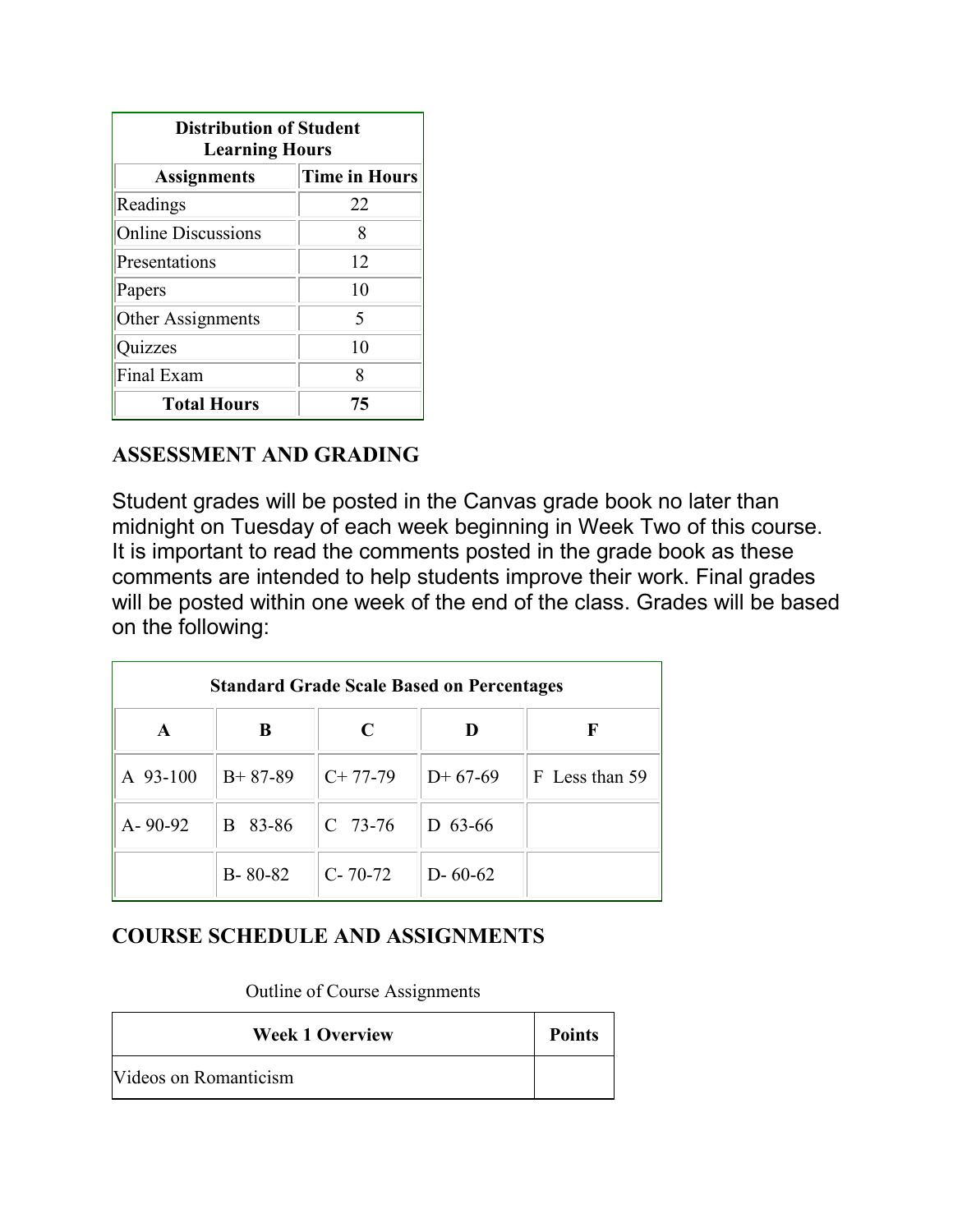| 12    |
|-------|
|       |
| 10    |
| 12    |
| 5     |
| 10    |
| 20    |
|       |
|       |
|       |
| 12    |
| 20    |
|       |
| 10    |
| 12    |
| 20    |
| $*20$ |
| 20    |
| 5     |
|       |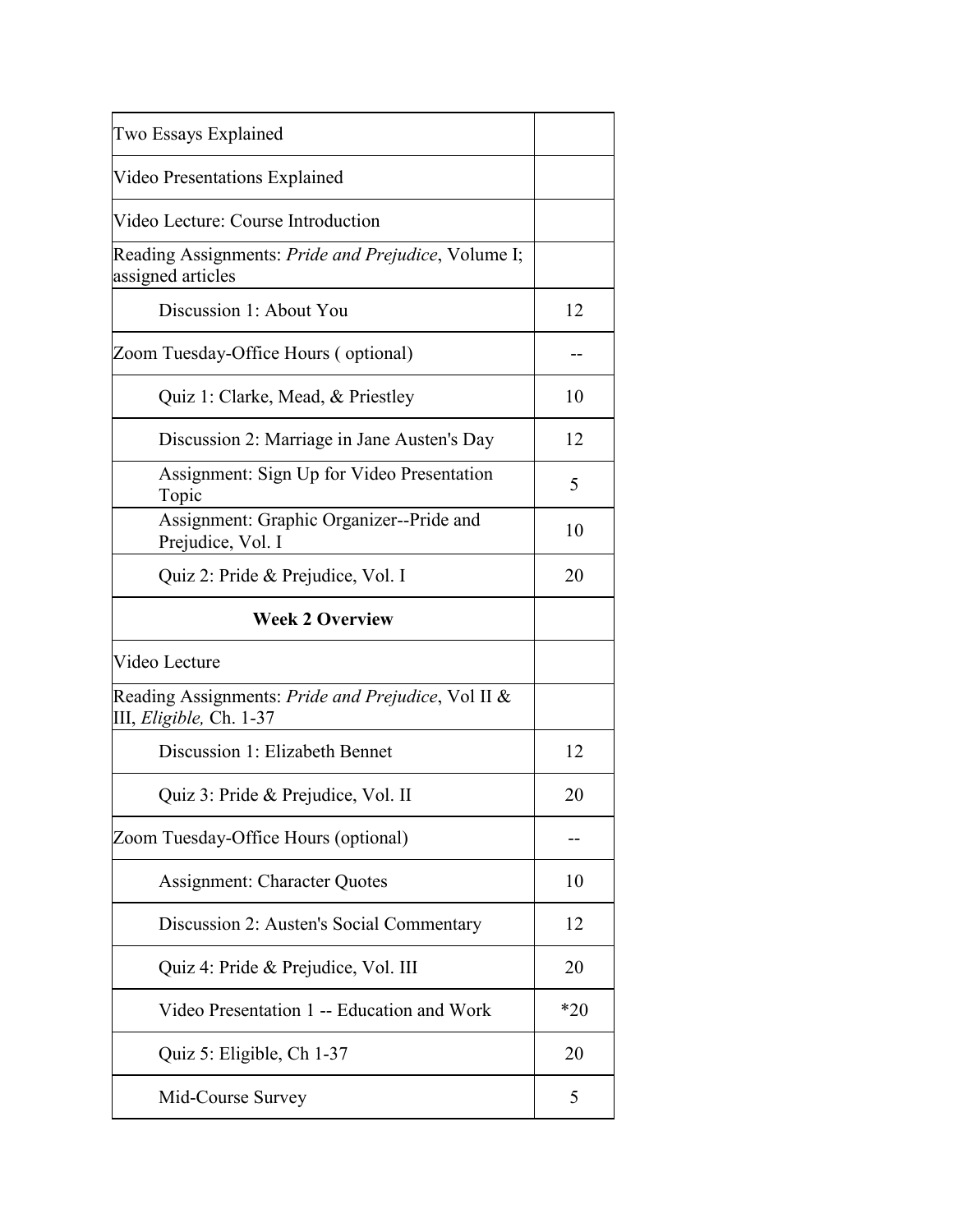| <b>Week 3 Overview</b>                                             |       |
|--------------------------------------------------------------------|-------|
| Video Lecture                                                      |       |
| Reading Assignments: Eligible, Ch. 38-181                          |       |
| Discussion 1: Adapting a Classic Novel to<br><b>Modern Times</b>   | 12    |
| Video Presentation 2 -- Diet and Disease                           | $*20$ |
| Quiz 6: Eligible, Ch 38-136                                        | 20    |
| Video Presentation 3 -- Religion and<br>Superstitions              | $*20$ |
| Assignment: Essay 1                                                | 50    |
| Discussion 2: Wickham and the Bennet Family                        | 12    |
| Quiz 7: Eligible, Ch 138-181                                       | 20    |
| Assignment: Comparisons                                            | 10    |
| <b>Week 4 Overview</b>                                             |       |
| Video Lecture:                                                     |       |
| Reading Assignments: Northanger Abbey by Jane<br>Austen            |       |
| Discussion 1: Parody                                               | 12    |
| Video Presentation 4 -- Fashion and<br>Entertainment               | $*20$ |
| Quiz 8: Northanger Abbey, Ch 1-20                                  | 20    |
| Discussion 2: Northanger Abbey Written by an<br>'Immature' Austen? | 12    |
| Quiz 9: Northanger Abbey, Ch 21-31                                 | 20    |
| Assignment: Graphic Organizer--Northanger<br>Abbey                 | 10    |
| <b>Week 5 Overview</b>                                             |       |
| Video Lecture:                                                     |       |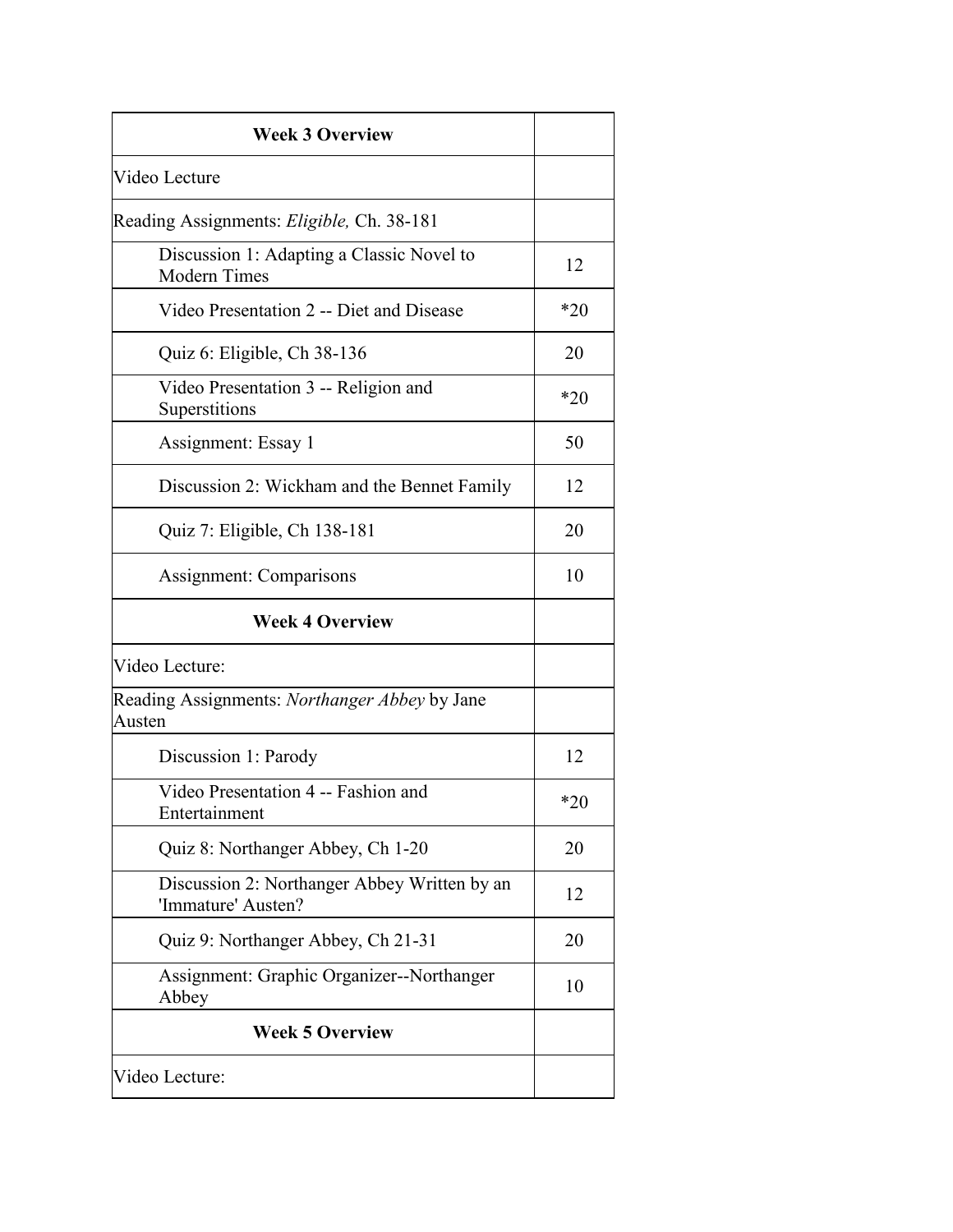| Reading Assignments: <i>Northanger Abbey</i> by Val<br>McDermid |     |
|-----------------------------------------------------------------|-----|
| Discussion 1: John Thorpe                                       | 12  |
| Quiz 10: The Modern Northanger Abbey, Ch 1-<br>11               | 20  |
| Assignment: Essay 2                                             | 50  |
| Discussion 2: Adapting a Classic Novel                          | 12  |
| Final Exam                                                      | 100 |

• Each Video Presentation is assigned to only one student

# **PLNU ATTENDANCE AND PARTICIPATION POLICY**

Students taking online courses are expected to attend each week of the course. Attendance is defined as participating in an academic activity within the online classroom which includes posting in a graded activity in the course. (Note: Logging into the course does not qualify as participation and will not be counted as meeting the attendance requirement.)

Students who do not attend at least once in any 3 consecutive days will be issued an attendance warning. Students who do not attend at least once in any 7 consecutive days will be dropped from the course retroactive to the last date of recorded attendance.

Students who anticipate being absent for an entire week of a course should contact the instructor in advance for approval and make arrangements to complete the required coursework and/or alternative assignments assigned at the discretion of the instructor.

### **INCOMPLETES AND LATE ASSIGNMENTS**

All assignments are to be submitted by the due dates posted. If missing assignments result in your failure to meet learning outcomes, this instructor may give up to a letter grade reduction on the final grade in addition to the loss of points for missing work. No assignments will be accepted after midnight on Friday, the last day of class.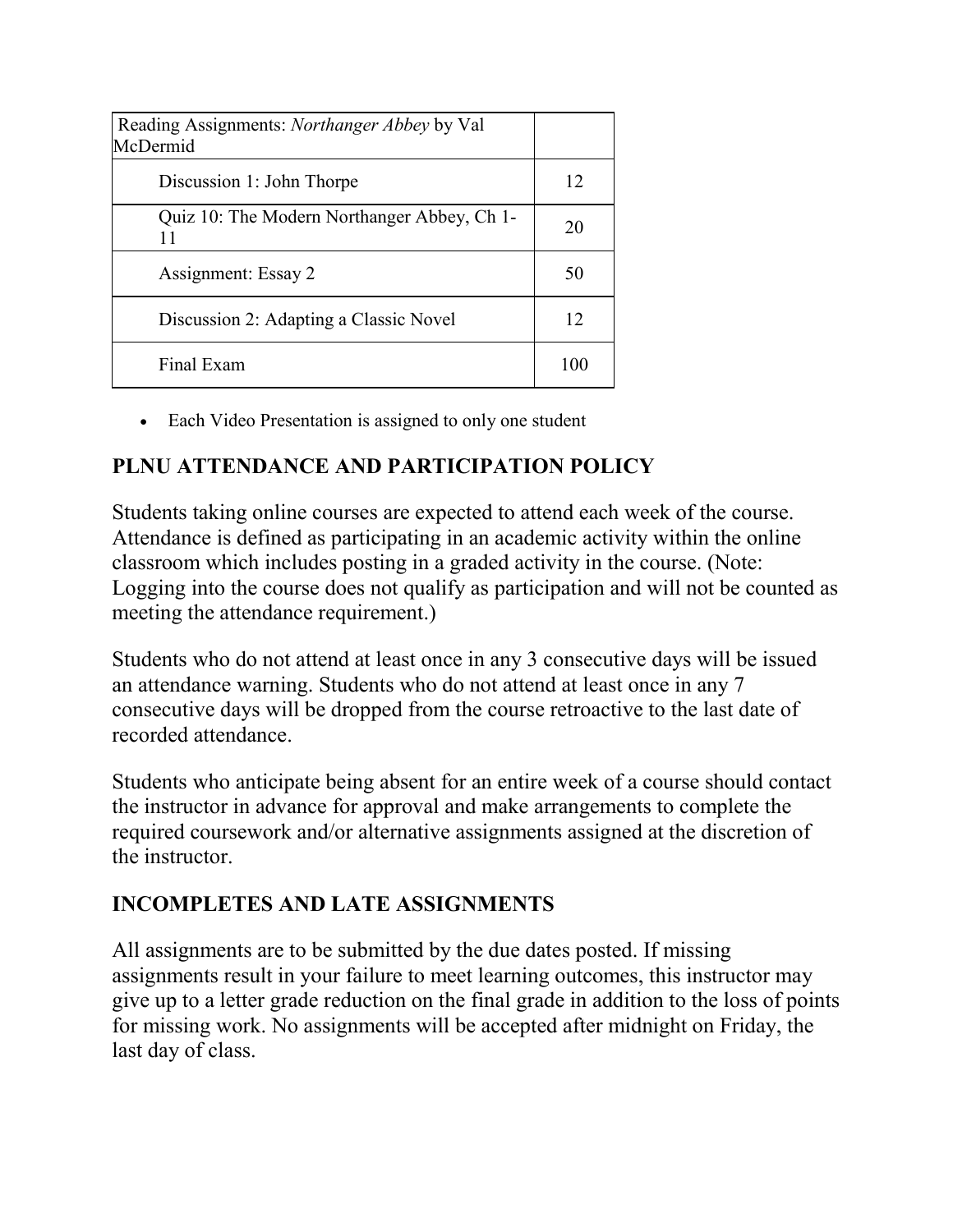While there are due dates for weekly assignments, you are welcome to post your work earlier in the week. In our online discussions, late work means that others may not have the opportunity to respond to your comments. It also means that you will not have the benefit of as much interaction with other students as you will have if your assignment is posted on time. If you know you will be away on the day your assignment is due, please post your work before you leave.

Assignments will be considered late if posted after midnight Pacific Standard Time on the day they are due.

# **PLNU COPYRIGHT POLICY**

Point Loma Nazarene University, as a non-profit educational institution, is entitled by law to use materials protected by the US Copyright Act for classroom education. Any use of those materials outside the class may violate the law.

# **PLNU ACADEMIC HONESTY POLICY**

Students should demonstrate academic honesty by doing original work and by giving appropriate credit to the ideas of others. Academic dishonesty is the act of presenting information, ideas, and/or concepts as one's own when in reality they are the results of another person's creativity and effort. A faculty member who believes a situation involving academic dishonesty has been detected may assign a failing grade for that assignment or examination, or, depending on the seriousness of the offense, for the course. Faculty should follow and students may appeal using the procedure in the university Catalog. See [Academic Policies](http://catalog.pointloma.edu/content.php?catoid=18&navoid=1278) for definitions of kinds of academic dishonesty and for further policy information.

# **INCLUSIVE LANGUAGE**

Because the Literature, Journalism, and Modern Language department recognizes the power of language, all public language used in this course, including written and spoken discourse, should be inclusive. This standard is outlined by all major academic style guides, including MLA, APA, and Chicago, and is the norm in university-level work.

# **PUBLIC DISCOURSE**

Much of the work we will do in this class is cooperative, by nature of the class discussions and general feedback given to written work and projects; thus you should think of all your writing and speaking as public, not private, discourse. By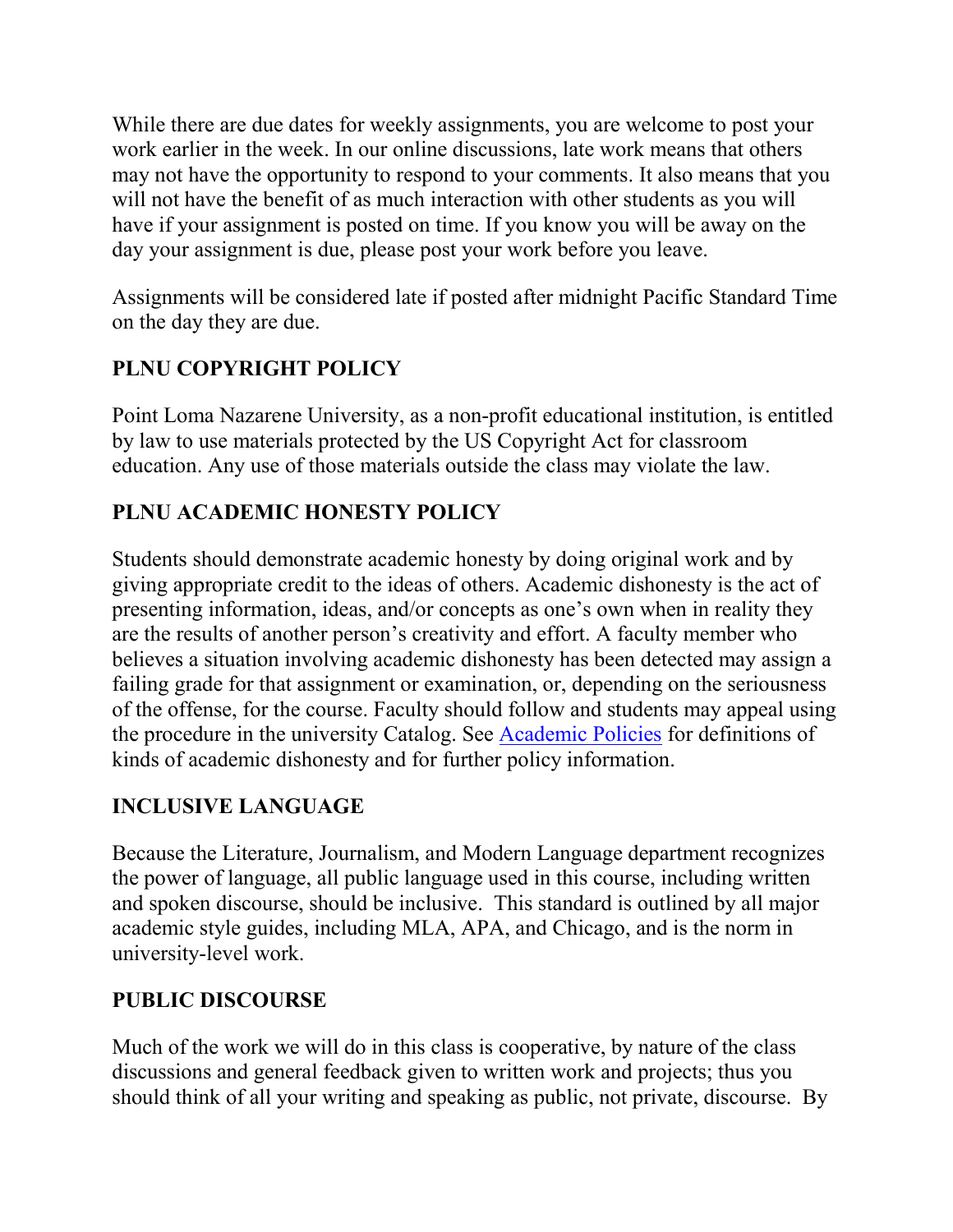continuing in this class, you acknowledge that your work will be viewed by others in the class.

### **DIVERSITY STATEMENT**

Point Loma Nazarene University is committed to diversity in the classroom, in its publications and in its various organizations and components. Faculty and staff recognize that the diverse backgrounds and perspectives of their colleagues and students are best served through respect toward gender, disability, age, socioeconomic status, ethnicity, race, culture and other personal characteristics. In addition, the department of Literature, Journalism, and Modern Languages is committed to taking a leadership position that calls for promoting a commitment to diversity in and out of the classroom and in the practices of writing, journalism and the study of literature.

# **PLNU ACADEMIC ACCOMMODATIONS POLICY**

While all students are expected to meet the minimum standards for completion of this course as established by the instructor, students with disabilities may require academic adjustments, modifications or auxiliary aids/services. At Point Loma Nazarene University (PLNU), these students are requested to register with the Disability Resource Center (DRC), located in the Bond Academic Center. [\(DRC@pointloma.edu](mailto:DRC@pointloma.edu) or 619-849-2486). The DRC's policies and procedures for assisting such students in the development of an appropriate academic adjustment plan (AP) allows PLNU to comply with Section 504 of the Rehabilitation Act and the Americans with Disabilities Act. Section 504 (a) prohibits discrimination against students with special needs and guarantees all qualified students equal access to and benefits of PLNU programs and activities. After the student files the required documentation, the DRC, in conjunction with the student, will develop an AP to meet that student's specific learning needs. The DRC will thereafter email the student's AP to all faculty who teach courses in which the student is enrolled each semester. The AP must be implemented in all such courses.

If students do not wish to avail themselves of some or all of the elements of their AP in a particular course, it is the responsibility of those students to notify their professor in that course. PLNU highly recommends that DRC students speak with their professors during the first two weeks of each semester about the applicability of their AP in that particular course and/or if they do not desire to take advantage of some or all of the elements of their AP in that course.

# **SPIRITUAL CARE**